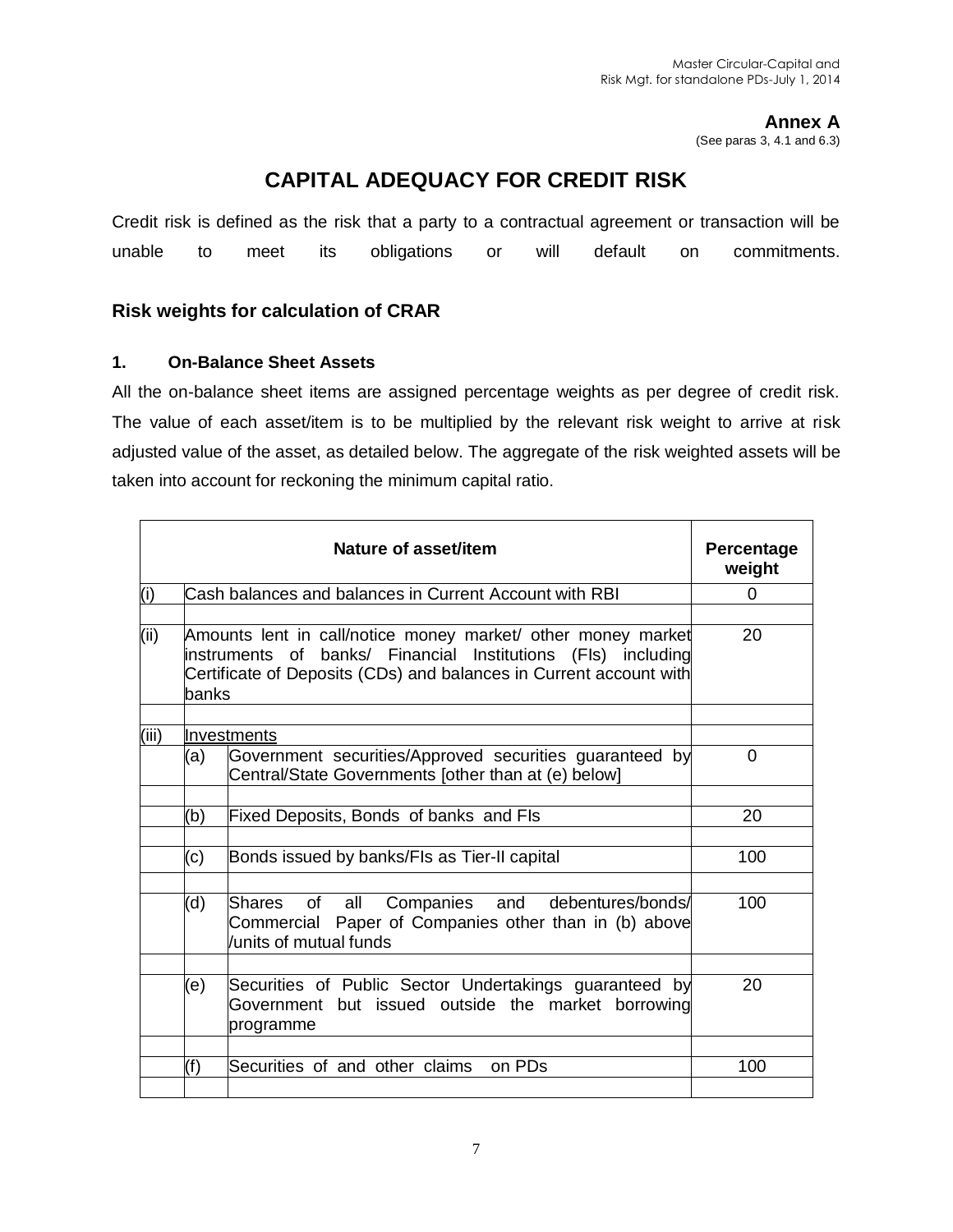|      | (g)                                       | Subordinated debts issued by other PDs               | 100 |
|------|-------------------------------------------|------------------------------------------------------|-----|
|      |                                           |                                                      |     |
| (iv) |                                           | <b>Current assets</b>                                |     |
|      | (a)                                       | Loans to staff                                       | 100 |
|      | (b)                                       | Other secured loans and advances considered good     | 100 |
|      | (c)                                       | Others (to be specified)                             | 100 |
| (v)  | <b>Fixed Assets</b> (net of depreciation) |                                                      |     |
|      | (a)                                       | Assets leased out (net book value)                   | 100 |
|      | (b)                                       | <b>Fixed Assets</b>                                  | 100 |
| (vi) |                                           | Other assets                                         |     |
|      | (a)                                       | Income tax deducted at source (net of provision)     | 0   |
|      | (b)                                       | Advance tax paid (net of provision)                  | 0   |
|      | (c)                                       | Interest accrued on Government securities            | 0   |
|      | (d)                                       | Others (to be specified and risk weight indicated as | X   |
|      |                                           | per counter party)                                   |     |

| Notes: (1) |     | Netting may be done only in respect of assets where provisions for<br>depreciation or for bad and doubtful debts have been made.                                                                                                                                                                                                          |  |  |
|------------|-----|-------------------------------------------------------------------------------------------------------------------------------------------------------------------------------------------------------------------------------------------------------------------------------------------------------------------------------------------|--|--|
|            | (2) | Assets which have been deducted from capital fund, shall have a risk<br>weight of `zero'.                                                                                                                                                                                                                                                 |  |  |
|            | (3) | The PDs may net off the Current Liabilities and Provisions from the<br>Current Assets, Loans and Advances in their Balance Sheet, as the<br>Balance Sheet is drawn up as per the format prescribed under the<br>Companies Act. For capital adequacy purposes, no such netting off<br>should be done except to the extent indicated above. |  |  |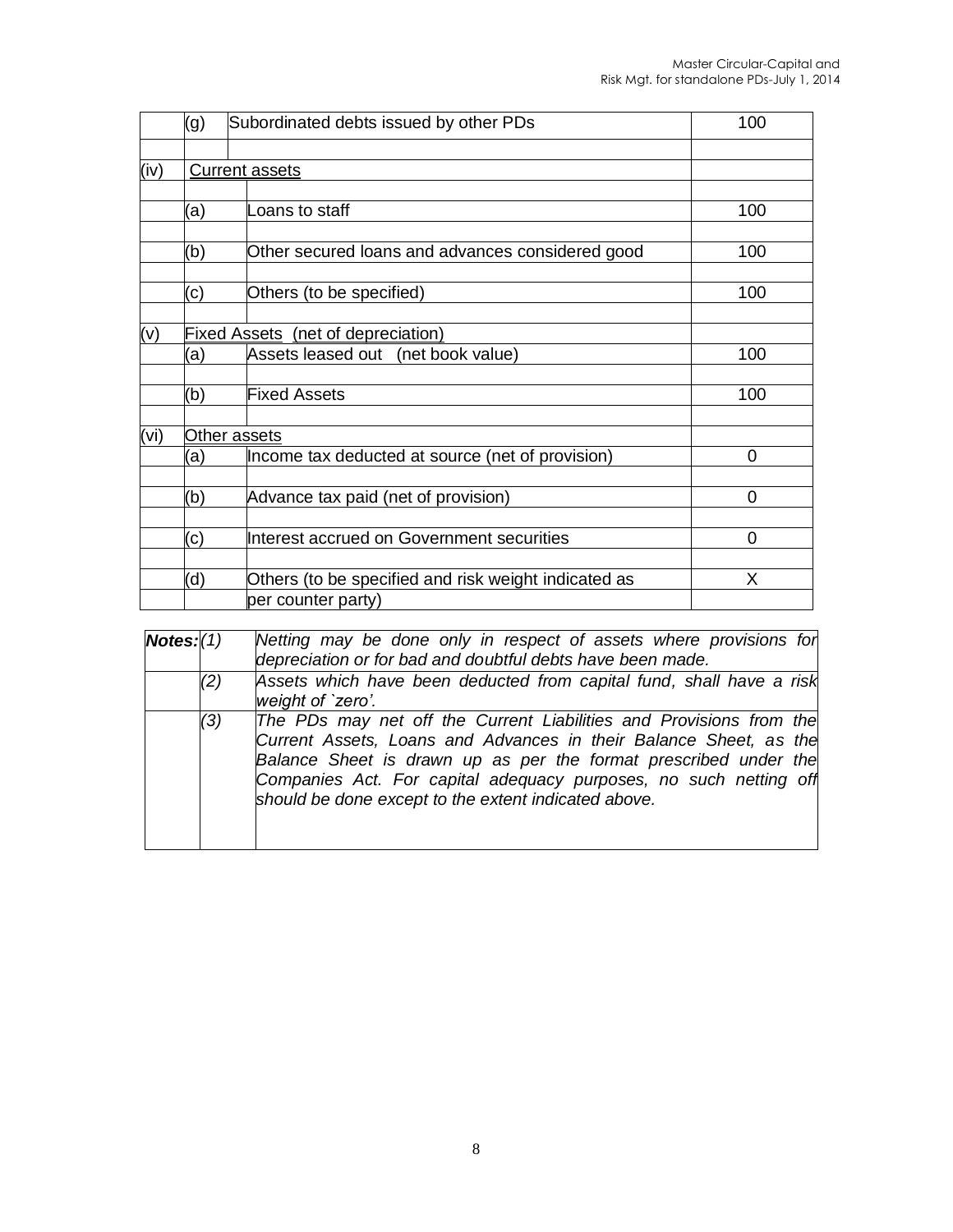# **2. Off-Balance Sheet items**

The credit risk exposure attached to off-Balance Sheet items has to be first calculated by multiplying the face value of each of the off-Balance Sheet items by 'credit conversion factor (CCF)' as indicated below. This will then have to be again multiplied by the weights attributable to the relevant counter-party as specified under on-balance sheet items.

|       | <b>Nature of item</b>                                                                                                                           | <b>CCF</b><br>percentage |
|-------|-------------------------------------------------------------------------------------------------------------------------------------------------|--------------------------|
|       |                                                                                                                                                 |                          |
| (i)   | Share/debenture/stock underwritten                                                                                                              | 50                       |
|       |                                                                                                                                                 |                          |
| (iii) | Partly-paid shares/debentures/other securities and actual<br>devolvement                                                                        | 100                      |
|       |                                                                                                                                                 |                          |
| (iii) | Notional Equity/Index position underlying the equity<br>Derivatives *                                                                           | 100                      |
|       |                                                                                                                                                 |                          |
| (iv)  | <b>Bills discounted/rediscounted</b>                                                                                                            | 100                      |
|       |                                                                                                                                                 |                          |
| (vi)  | Other contingent liabilities/commitments like standby<br>commitments like standby facility with original maturity of<br>over one year           | 50                       |
|       |                                                                                                                                                 |                          |
| (vii) | Similar contingent liabilities/ commitments with original<br>maturity of upto one year or which can be unconditionally<br>cancelled at any time | 0                        |

\* For guidelines on calculation of notional positions underlying the equity derivatives, please refer to section A2, **Annex B** (Measurement of Market Risk)

*Note: Cash margins/deposits should be deducted before applying the Conversion Factor*

#### **3. Interest Rate Contracts**

#### **3.1 General**

The total risk weight for Interest Rate Derivative Contracts should be calculated by means of a two-step process:

(a) Compute counterparty credit exposure by converting the notional amount of the transaction into a credit equivalent amount by applying the current exposure method and

(b) The resulting credit equivalent amount is multiplied by the risk weight applicable to the counterparty or the type of asset, whichever is higher.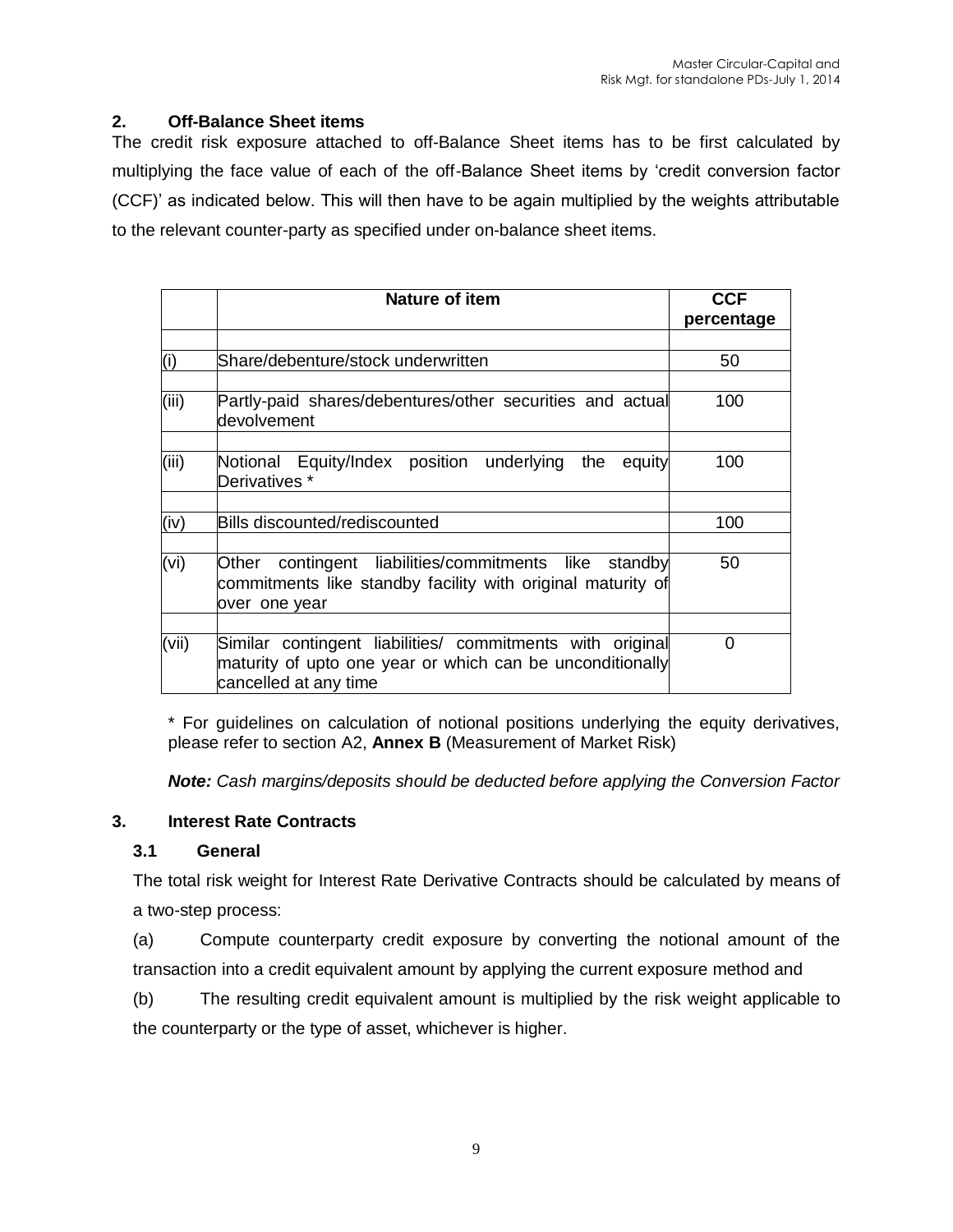#### **3.2 Current Exposure Method**

(i) The credit equivalent amount of interest rate derivative contracts calculated using the current exposure method is the sum of current credit exposure and potential future credit exposure of these contracts.

(ii) Current credit exposure is defined as the sum of the positive mark-to-market value of these contracts. The Current Exposure Method requires periodical calculation of the current credit exposure by marking these contracts to market**,** thus capturing the current credit exposure.

(iii) Potential future credit exposure is determined by multiplying the notional principal amount of each of these contracts, irrespective of whether the contract has a zero, positive or negative mark-to-market value, by the relevant add-on factor indicated below according to the nature and residual maturity of the instrument.

| <b>Residual Maturity</b>    | $CCF$ (%)                                 |
|-----------------------------|-------------------------------------------|
|                             | <b>Interest Rate Derivative Contracts</b> |
| One year or less            | 0.50                                      |
| Over one year to five years | 1.00                                      |
| Over five years             | 3.00                                      |

**Table 1: Credit Conversion Factor (CCF) for Interest Rate Derivative Contracts**

- (iv) For contracts that are structured to settle outstanding exposure following specified payment dates and where the terms are reset such that the market value of the contract is zero on these specified dates, the residual maturity would be set equal to the time until the next reset date. However, in the case of interest rate contracts which have residual maturities of more than one year and meet the above criteria, the CCF or add-on factor is subject to a floor of 1.0 per cent.
- (v) No potential future credit exposure would be calculated for single currency floating / floating interest rate swaps; the credit exposure on these contracts would be evaluated solely on the basis of their mark-to-market value.
- (vi) Potential future exposures should be based on 'effective' rather than 'apparent notional amounts'. In the event that the 'stated notional amount' is leveraged or enhanced by the structure of the transaction, PDs must use the 'effective notional amount' when determining potential future exposure. For example, a stated notional amount of Rs. 5 crore with payments based on an internal rate of two times the applicable rate would have an effective notional amount of Rs 10 crore.
- (vii) Bilateral netting of mark-to-market (MTM) values arising on account of such derivative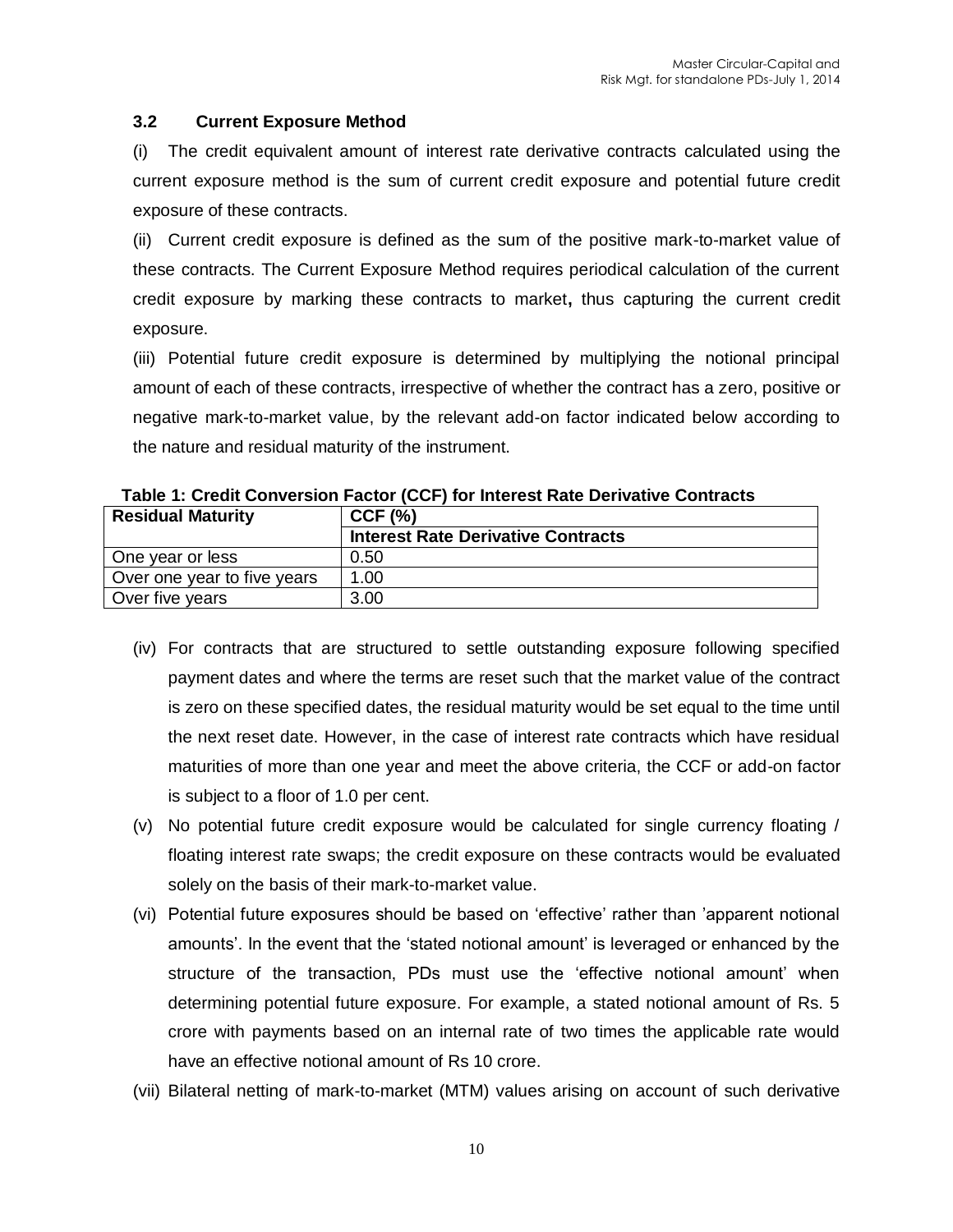contracts is not permitted. Accordingly, PDs should count their gross positive MTM value of such contracts for the purpose of capital adequacy.

# **4. Capital charge for repo/reverse repo transactions:**

**4.1** The repo-style transactions should attract capital charge for Counterparty credit risk (CCR), in addition to the credit risk and market risk. The CCR is defined as the risk of default by the counterparty in a repo-style transaction, resulting in non-delivery of the security lent/pledged/sold or non-repayment of the cash.

# **A. Treatment in the books of the borrower of funds:**

(i) Where a PD has borrowed funds by selling / lending or posting, as collateral, of securities, the 'Exposure' will be an off-balance sheet exposure equal to the 'market value' of the securities sold/lent as scaled up after applying appropriate haircut as detailed in **paragraph 4.2 below**. The 'off-balance sheet exposure' will be converted into 'on-balance sheet' equivalent by applying a credit conversion factor of 100 per cent.

(ii) The amount of money received will be treated as collateral for the securities lent/sold/pledged. Since the collateral is cash, the haircut for it would be zero.

(iii) The credit equivalent amount arrived at (i) above, net of amount of cash collateral, will attract a risk weight as applicable to the counterparty.

(iv) As the securities will come back to the books of the borrowing PD after the repo period, it will continue to maintain the capital for the credit risk in the securities in the cases where the securities involved in repo are held under HTM category, and capital for market risk in cases where the securities are held under HFT category. The capital charge for credit risk / specific risk would be determined according to the credit rating of the issuer of the security. In the case of Government securities, the capital charge for credit / specific risk will be 'zero'.

#### **B. Treatment in the books of the lender of funds:**

(i) The amount lent will be treated as on-balance sheet/funded exposure on the counter party, collateralised by the securities accepted under the repo.

(ii) The exposure, being cash, will receive a zero haircut.

(iii) The collateral will be adjusted downwards/marked down as per applicable haircut.

(iv) The amount of exposure reduced by the adjusted amount of collateral, will receive a risk weight as applicable to the counterparty, as it is an on- balance sheet exposure.

(v) The lending PD will not maintain any capital charge for the security received by it as collateral during the repo period, since such collateral does not enter its balance sheet but is only held as a bailee.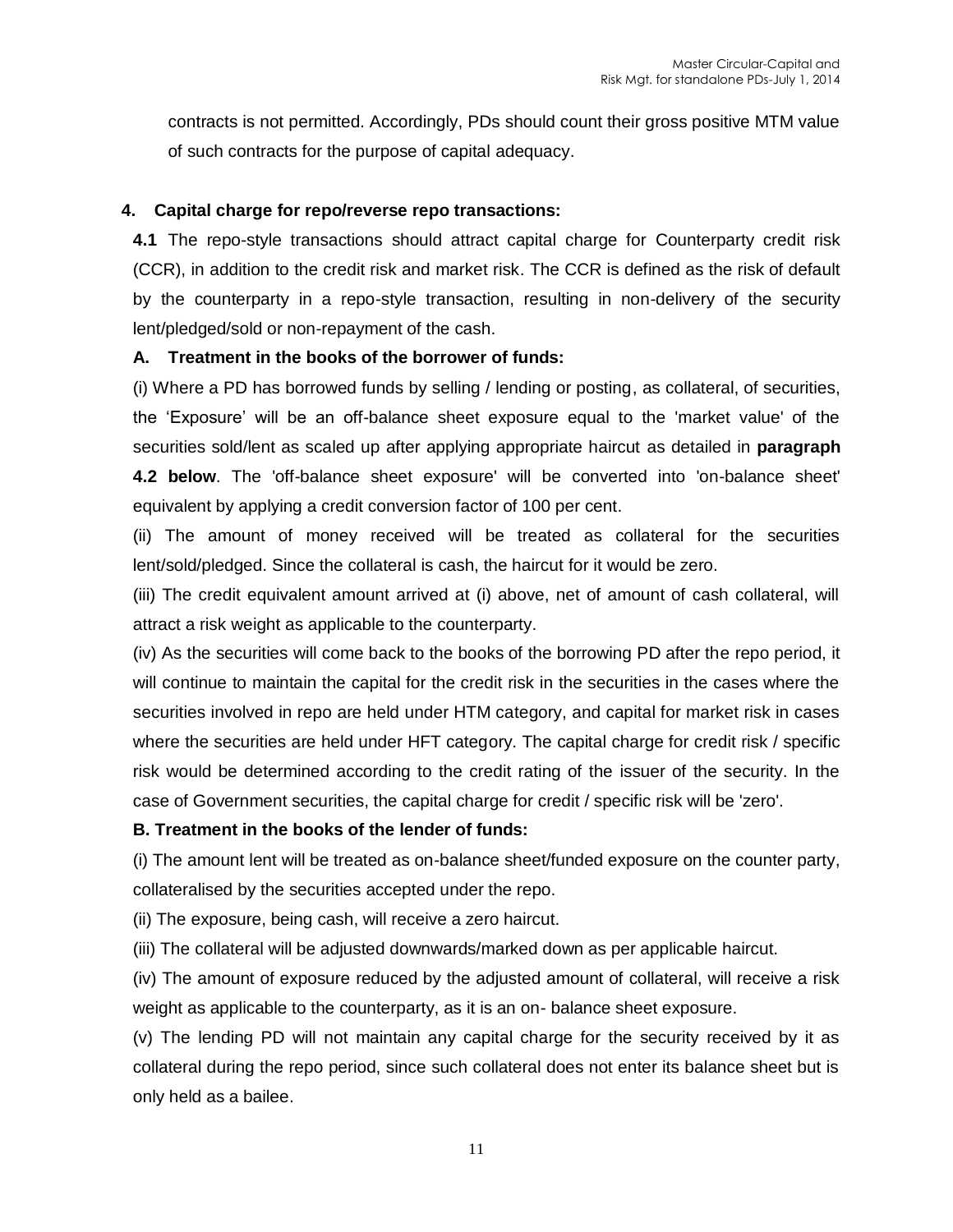# **4.2 Haircuts**

(i) PDs should use only the standard supervisory haircuts for both the exposure as well as the collateral.

(ii) The standard supervisory haircuts (assuming daily mark-to-market, daily re-margining and minimum holding period of five business-days), expressed as percentages, would be as furnished in Table below.

(iii) The ratings indicated in Table 2 represent the ratings assigned by the domestic rating agencies. In the case of exposures toward debt securities issued by foreign central Governments and foreign corporates (if permitted), the haircut may be based on ratings of the International rating agencies as indicated in Table 3.

(iv) Sovereign will include Reserve Bank of India and DICGC which are eligible for zero per cent risk weight.

**Table 2: Standard Supervisory Haircuts for Sovereign and other securities which constitute Exposure and Collateral**

| SI. No. |                                                                             | <b>Issue Rating for Debt securities</b>                         | Residual Maturity       | <b>Haircut</b><br>(in |  |
|---------|-----------------------------------------------------------------------------|-----------------------------------------------------------------|-------------------------|-----------------------|--|
|         |                                                                             |                                                                 | (in years)              | percentage)           |  |
| A       | Securities issued / guaranteed by the Government of India and issued by the |                                                                 |                         |                       |  |
|         |                                                                             | <b>State Governments (Sovereign securities)</b>                 |                         |                       |  |
|         |                                                                             |                                                                 | $\leq$ 1 year           | 0.5                   |  |
|         | ı                                                                           | Rating not applicable<br>as<br>Government securities are<br>not | $>1$ year and $\leq 5$  | 2                     |  |
|         |                                                                             |                                                                 | years                   |                       |  |
|         |                                                                             | currently rated in India                                        | >5 years                | 4                     |  |
|         | Domestic debt securities other than those indicated at Item No. A above     |                                                                 |                         |                       |  |
|         | including the securities guaranteed by Indian State Governments             |                                                                 |                         |                       |  |
|         |                                                                             | AAA TO AA                                                       | $\leq$ 1 year           |                       |  |
|         | Ϊİ                                                                          | A1                                                              | $> 1$ year and $\leq 5$ | 4                     |  |
|         |                                                                             |                                                                 | vears                   |                       |  |
|         |                                                                             |                                                                 | >5 years                | 8                     |  |
|         | iii                                                                         | A to BBB                                                        | $\leq$ 1 year           | 2                     |  |
|         |                                                                             | A <sub>2</sub> and A <sub>3</sub>                               | $> 1$ year and $\leq 5$ | 6                     |  |
|         |                                                                             |                                                                 | years                   |                       |  |
|         |                                                                             |                                                                 | >5 years                | 12                    |  |
| B       |                                                                             | Cash in the same currency                                       |                         | 0                     |  |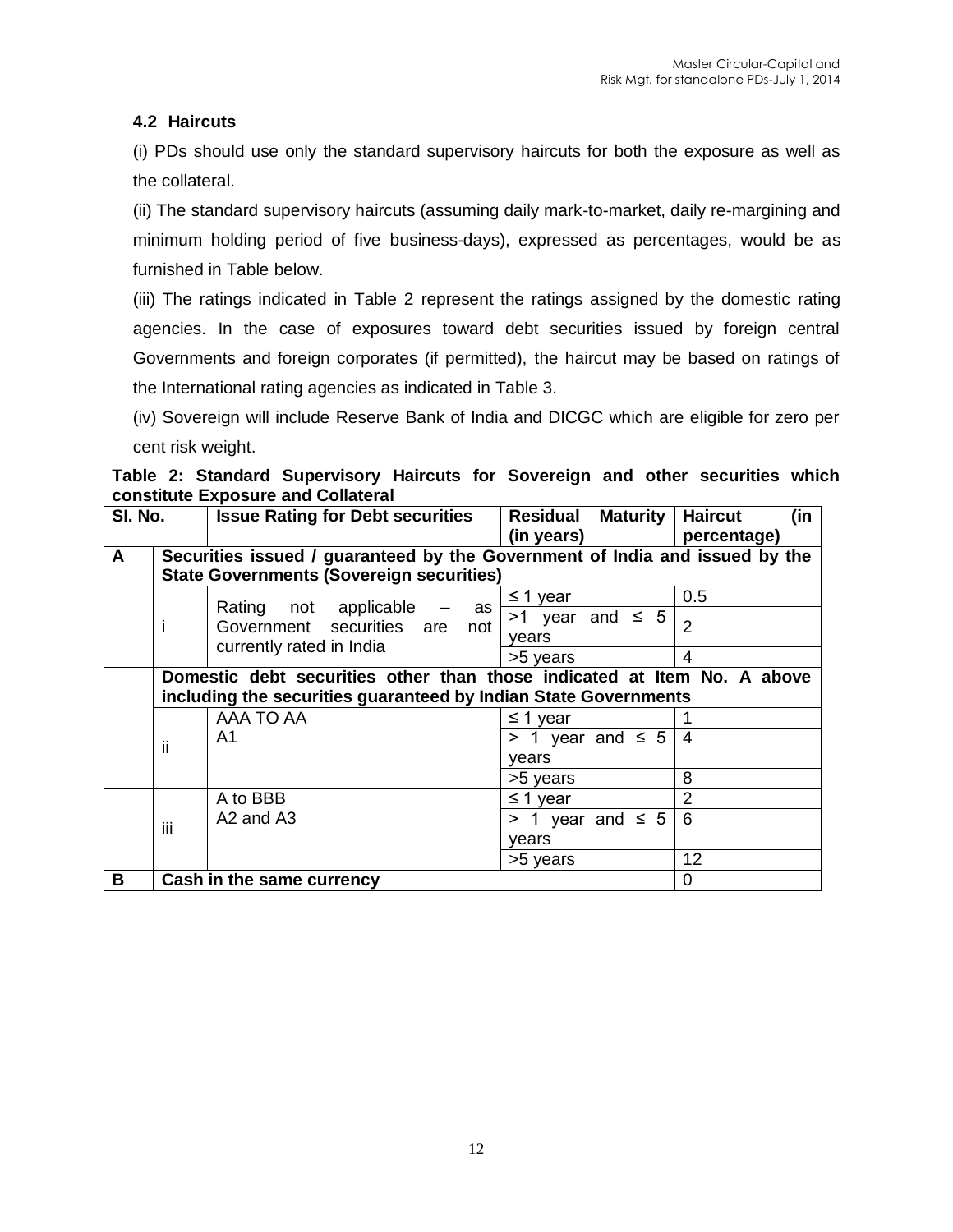| Issue rating for debt<br>securities as assigned by<br>international rating<br>agencies | <b>Residual Maturity</b> | <b>Sovereigns</b><br>(%) | <b>Other Issues</b><br>(%) |
|----------------------------------------------------------------------------------------|--------------------------|--------------------------|----------------------------|
|                                                                                        | $\leq$ 1 year            | 0.5                      |                            |
| AAA to AA / A1                                                                         | $>1$ year and $<$ or = 5 | 2                        |                            |
|                                                                                        | vears                    |                          |                            |
|                                                                                        | >5 years                 |                          |                            |
|                                                                                        | $\leq$ 1 year            |                          | っ                          |
| A to BBB / A2 / A3 and                                                                 | $>1$ year and $<$ or = 5 | 3                        | 6                          |
| <b>Unrated Bank Securities</b>                                                         | vears                    |                          |                            |
|                                                                                        | >5 years                 | 6                        | 12                         |

**Table 3: Standard Supervisory Haircut for Exposures and Collaterals which are obligations of foreign central sovereigns / foreign corporates**

(v) Where the collateral is a basket of assets, the haircut on the basket will be,

H= ∑aiH<sup>i</sup>

where a<sub>i</sub> is the weight of the asset (as measured by the amount/value of the asset in units of currency) in the basket and  $H<sub>i</sub>$ , the haircut applicable to that asset.

(vi) Adjustment for non-daily mark-to-market or remargining:

- a. For repo style transactions, standalone PDs should use minimum holing period of five business days with daily remargining.
- b. In case a transaction has different minimum holding period or margining frequency different from daily margining assumed, the applicable haircut for the transaction will also need to be adjusted by scaling up/down the haircut for 10-business days with daily margining indicated in Table 2 and 3 using the formula given in **paragraph 4.2 (vii)** below.

(vii) Formula for adjustment for different holding periods and / or non-daily mark-to-market or remargining:

Adjustment for the variation in holding period and margining / mark-to-market, as indicated in paragraph (vi) above will be done as per the following formula:

$$
H = H_{10} \sqrt{\frac{N_r + (T_M - 1)}{10}}
$$

Where:

$$
H = \text{haircut}
$$

H  $_{10}$  = 10-business-day standard supervisory haircut for instrument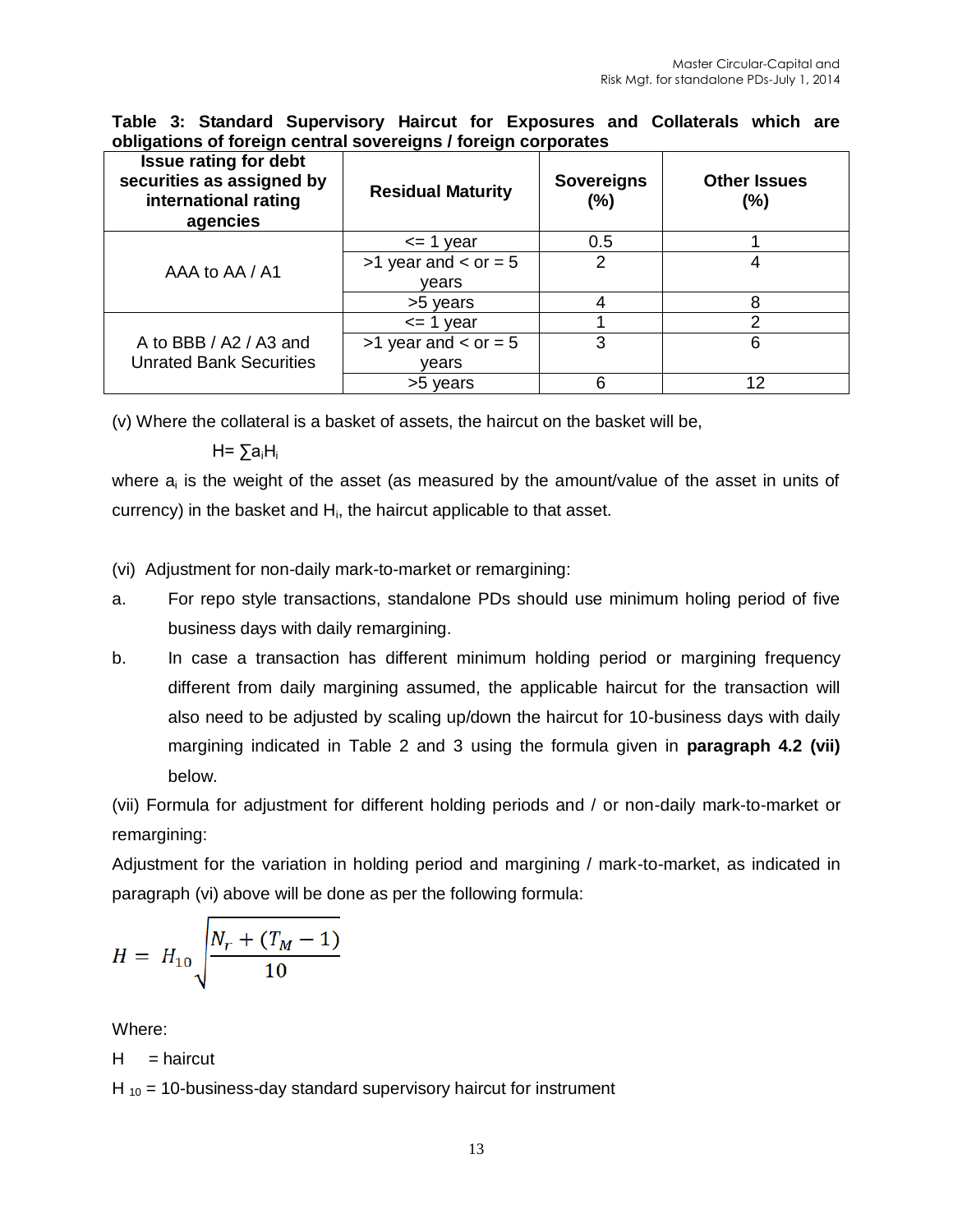$N_R$  = actual number of business days between remargining for capital market transactions or revaluation for secured transactions

 $T_M$  = minimum holding period for the type of transaction

# **5 Capital requirements for exposures to Central Counterparties (CCPs)**

# **5.1 Definitions**

**5.1.1 Counterparty Credit Risk (CCR)** is the risk that the counterparty to a transaction could default before the final settlement of the transaction's cash flows. An economic loss would occur if the transactions or portfolio of transactions with the counterparty has a positive economic value at the time of default. CCR creates a bilateral risk of loss: the market value of the transaction can be positive or negative to either counterparty to the transaction. The market value is uncertain and can vary over time with the movement of underlying market factors.

**5.1.2 Securities Financing Transactions (SFTs)** are transactions such as repurchase agreements, reverse repurchase agreements, security lending and borrowing and, collateralised borrowing and lending (CBLO), where the value of the transactions depends on market valuations and the transactions are often subject to margin agreements.

**5.1.3 Hedging Set** is a group of risk positions from the transactions within a single netting set for which only their balance is relevant for determining the exposure amount or exposure at default under the CCR standardised method.

**5.1.4 Current Exposure** is the larger of zero, or the market value of a transaction or portfolio of transactions within a netting set with a counterparty that would be lost upon the default of the counterparty, assuming no recovery on the value of those transactions in bankruptcy. Current exposure is often also called Replacement Cost.

**5.1.5 A central counterparty (CCP)** is a clearing house that interposes itself between counterparties to contracts traded in one or more financial markets, becoming the buyer to every seller and the seller to every buyer and thereby ensuring the future performance of open contracts. A CCP becomes counterparty to trades with market participants through novation, an open offer system, or another legally binding arrangement. For the purposes of the capital framework, a CCP is a financial institution.

**5.1.6** A **qualifying central counterparty (QCCP)** is an entity that is licensed to operate as a CCP (including a license granted by way of confirming an exemption), and is permitted by the appropriate regulator / overseer with respect to the products offered. This is subject to the provision that the CCP is based and prudentially supervised in a jurisdiction where the relevant regulator/overseer has established, and publicly indicated that it applies to the CCP on an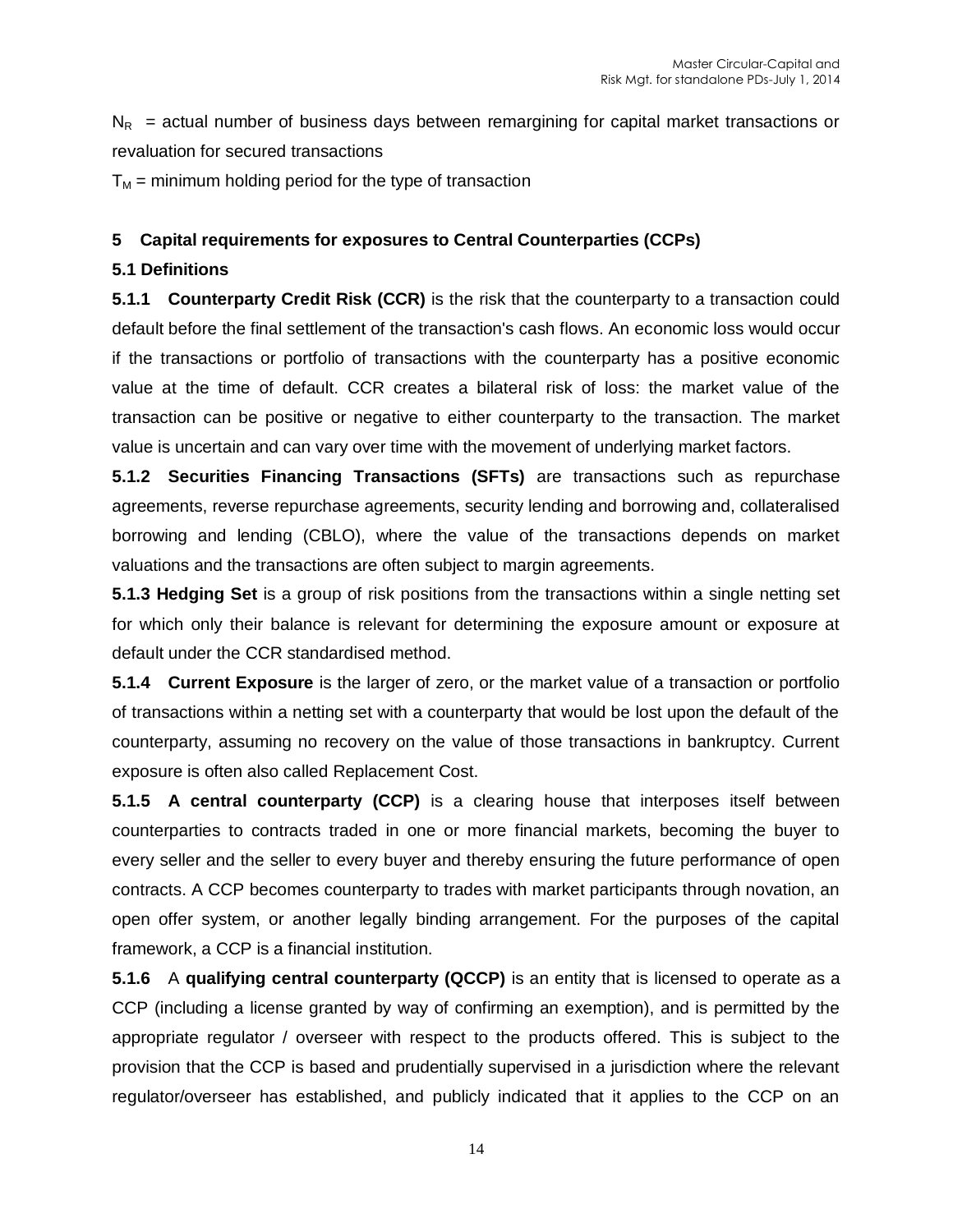ongoing basis, domestic rules and regulations that are consistent with the CPSS-IOSCO Principles for Financial Market Infrastructures.

**5.1.7** A **clearing member** is a member of, or a direct participant in, a CCP that is entitled to enter into a transaction with the CCP, regardless of whether it enters into trades with a CCP for its own hedging, investment or speculative purposes or whether it also enters into trades as a financial intermediary between the CCP and other market participants<sup>3</sup>.

**5.1.8** A **client** is a party to a transaction with a CCP through either a clearing member acting as a financial intermediary, or a clearing member guaranteeing the performance of the client to the CCP.

**5.1.9 Initial margin** means a clearing member's or client's funded collateral posted to the CCP to mitigate the potential future exposure of the CCP to the clearing member arising from the possible future change in the value of their transactions. For the purposes of these guidelines, initial margin does not include contributions to a CCP for mutualised loss sharing arrangements (i.e. in case a CCP uses initial margin to mutualise losses among the clearing members, it will be treated as a default fund exposure).

**5.1.10 Variation margin** means a clearing member's or client's funded collateral posted on a daily or intraday basis to a CCP based upon price movements of their transactions.

**5.1.11 Trade exposures** include the current<sup>4</sup> and potential future exposure of a clearing member or a client to a CCP arising from OTC derivatives, exchange traded derivatives transactions or SFTs, as well as initial margin. It also include cash transactions routed through a CCP.

**5.1.12 Default funds**, also known as clearing deposits or guarantee fund contributions (or any other names), are clearing members' funded or unfunded contributions towards, or underwriting of, a CCP's mutualised loss sharing arrangements. The description given by a CCP to its mutualised loss sharing arrangements is not determinative of their status as a default fund; rather, the substance of such arrangements will govern their status.

**5.1.13 Offsetting transaction** means the transaction leg between the clearing member and the CCP when the clearing member acts on behalf of a client (e.g. when a clearing member clears or novates a client's trade).

#### **5.2 Scope of Application**

 $\overline{\phantom{a}}$ 

 $3 \text{ For the purposes of these guidelines, where a CCP has a link to a second CCP, that second CCP is to be treated as a clearing member of the first$ CCP. Whether the second CCP's collateral contribution to the first CCP is treated as initial margin or a default fund contribution will depend upon the legal arrangement between the CCPs. In such cases, if any, RBI should be consulted for determining the treatment of this initial margin and default fund contributions.<br><sup>4</sup> For the purposes of this definition, the current exposure of a clearing member includes the variation margin due to the clearing member but not

yet received.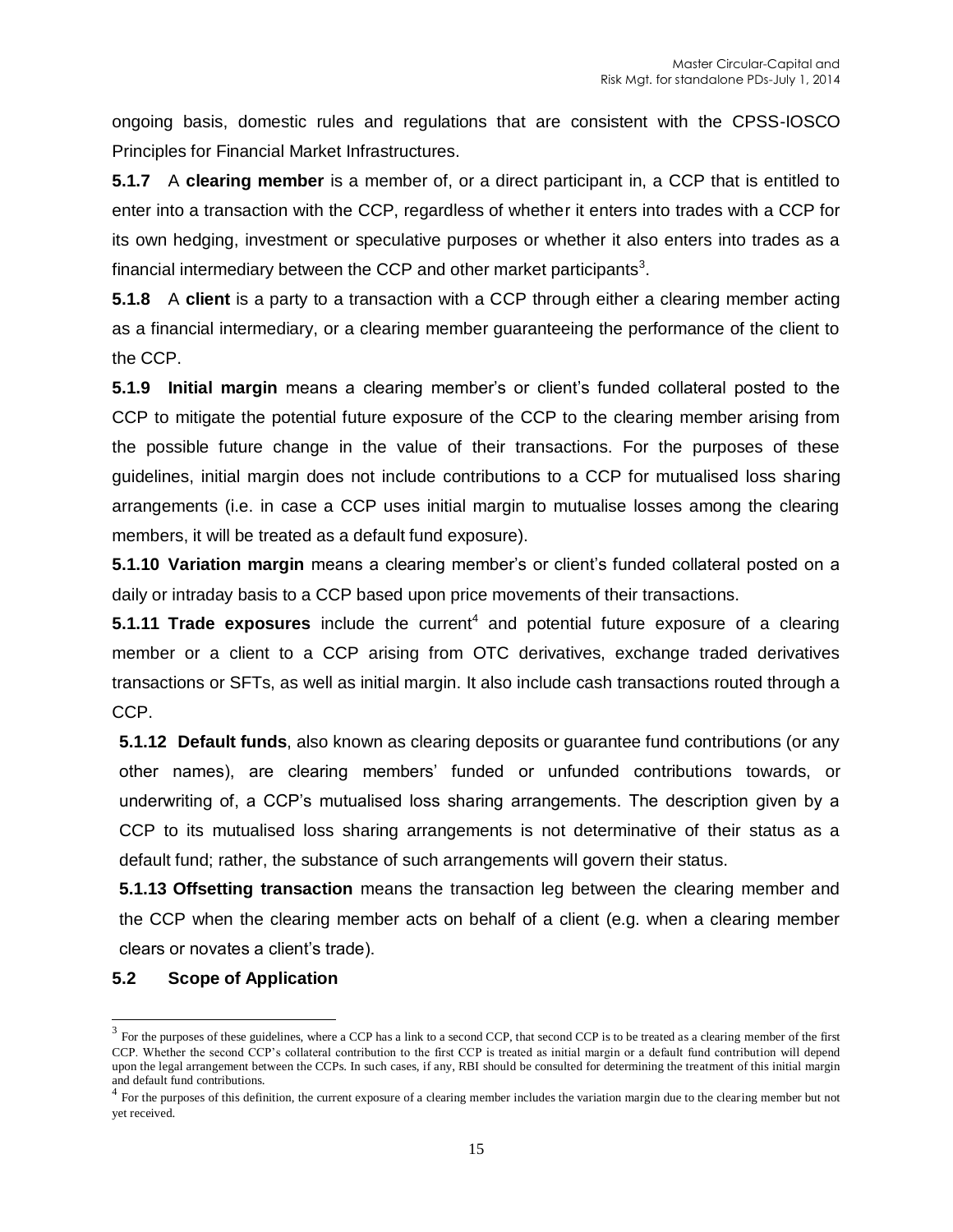- (i) Exposures to central counterparties arising from OTC derivatives transactions, exchange traded derivatives transactions, securities financing transactions (SFTs) and the settlement of cash transactions, will be subject to the counterparty credit risk treatment as indicted in this paragraph below.
- (ii) When the clearing member-to-client leg of a transaction is conducted under a bilateral agreement, both the client PD and the clearing member are to capitalise that transaction.
- (iii) For the purpose of capital adequacy framework, CCPs will be considered as financial institution and a standalone PD's investments in the capital of CCPs should not exceed 10% of its capital funds, but after all applicable deductions or any other limit as may be prescribed from time to time.
- (iv) Capital requirements will be dependent on the nature of CCPs viz. Qualifying CCPs (QCCPs) and non-Qualifying CCPs.
	- (a) Regardless of whether a CCP is classified as a QCCP or not, a standalone PD should have the responsibility to ensure that it maintains adequate capital for its exposures. A standalone PD should consider whether it might need to hold capital in excess of the minimum capital requirements if, for example, (i) its dealings with a CCP give rise to more risky exposures or (ii) where, given the context of that PD's dealings, it is unclear that the CCP meets the definition of a QCCP.
	- (b) Standalone PDs may be required to hold additional capital against their exposures to QCCPs, if in the opinion of RBI, it is necessary to do so.
	- (c) Where the standalone PD is acting as a clearing member, the PD should assess through appropriate scenario analysis and stress testing whether the level of capital held against exposures to a CCP adequately addresses the inherent risks of those transactions. This assessment will include potential future or contingent exposures resulting from future drawings on default fund commitments, and/or from secondary commitments, if permitted, to take over or replace offsetting transactions from clients of another clearing member in case of this clearing member defaulting or becoming insolvent.
	- (d) A standalone PD must monitor and report to senior management and the appropriate committee of the Board (e.g. Risk Management Committee) on a regular basis (quarterly or at more frequent intervals) all of its exposures to CCPs, including exposures arising from trading through a CCP and exposures arising from CCP membership obligations such as default fund contributions.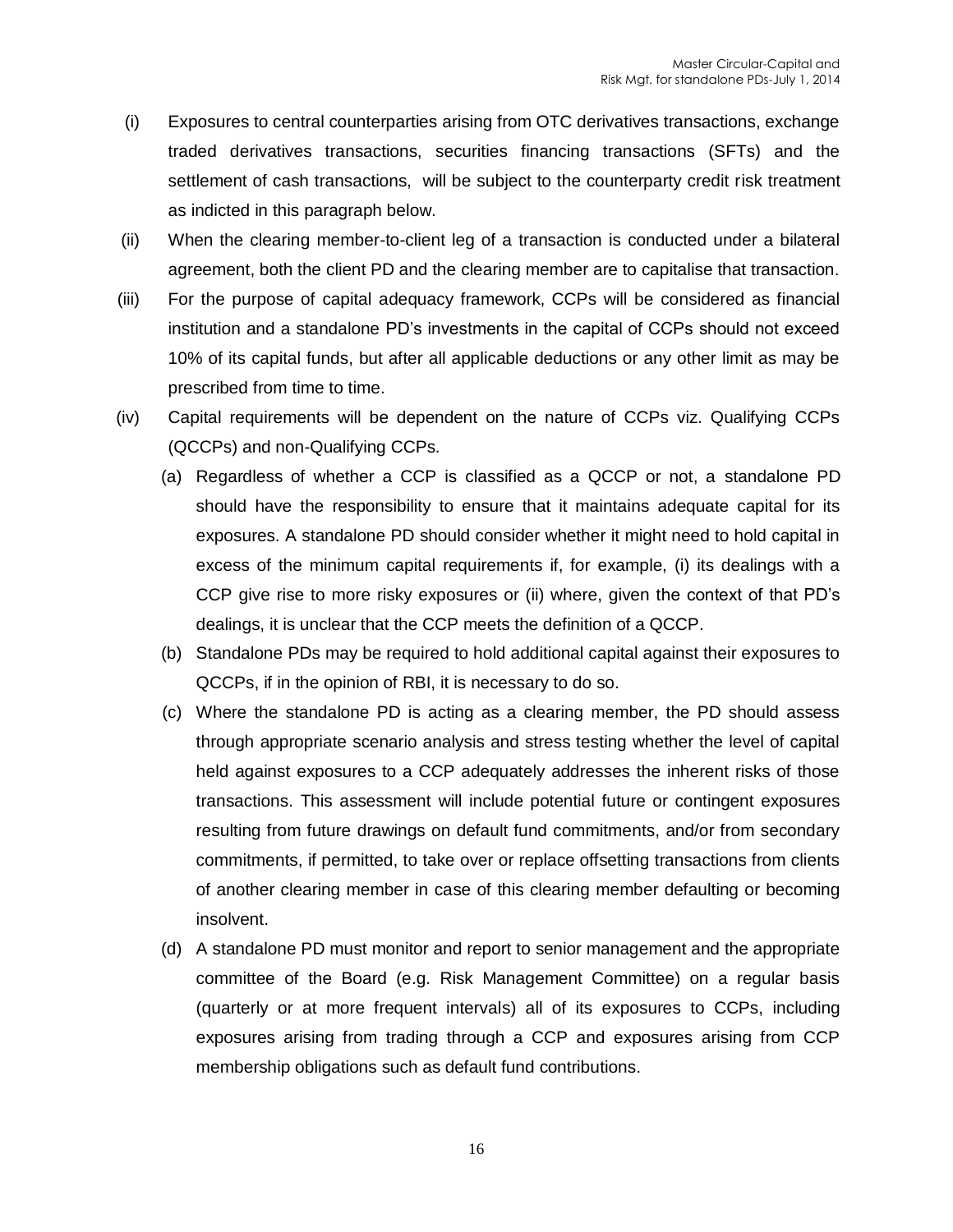(e) Unless Reserve Bank (IDMD) requires otherwise, the trades with a former QCCP may continue to be capitalised as though they are with a QCCP for a period not exceeding three months from the date it ceases to qualify as a QCCP. After that time, the PD's exposures with such a central counterparty must be capitalised according to rules applicable for non-QCCP.

# **5.3 Exposures to Qualifying CCPs (QCCPs)**

#### **(i) Trade exposures**

#### *Clearing member exposures to QCCPs*

- a. Where a standalone PD acts as a clearing member of a QCCP for its own purposes, a risk weight of 2% must be applied to the standalone PD's trade exposure to the QCCP.
- b. The exposure amount for trade exposure in respect of OTC derivatives transactions, exchange traded derivatives transactions and SFTs should be calculated in accordance with the Current Exposure Method (CEM) for derivatives as detailed in **paragraph 3.2** above and rules for capital adequacy for Repo / Reverse Repo-style transactions prescribed in **paragraph 4** above.
- c. Where settlement is legally enforceable on a net basis in an event of default and regardless of whether the counterparty is insolvent or bankrupt, the total replacement cost of all contracts relevant to the trade exposure determination can be calculated as a net replacement cost if the applicable close-out netting sets meet the requirements given below **in paragraph 5.5** of these guidelines.
- d. Standalone PDs should have to demonstrate that the conditions mentioned in **paragraph 5.5** of the guidelines are fulfilled on a regular basis by obtaining independent and reasoned legal opinion as regards legal certainty of netting of exposures to QCCPs. Standalone PDs may also obtain from such QCCPs, the legal opinion taken by the QCCPs on the legal certainty of their major activities such as settlement finality, netting, collateral arrangements (including margin arrangements); default procedures etc.

#### *Clearing member exposures to clients*

The clearing member will always capitalise its exposure to clients as bilateral trades, irrespective of whether the clearing member guarantees the trade or acts as an intermediary between the client and the QCCP. However, to recognize the shorter close-out period for cleared transactions, clearing members can capitalize the exposure to their clients by multiplying the exposure at default by a scalar which is not less than 0.71.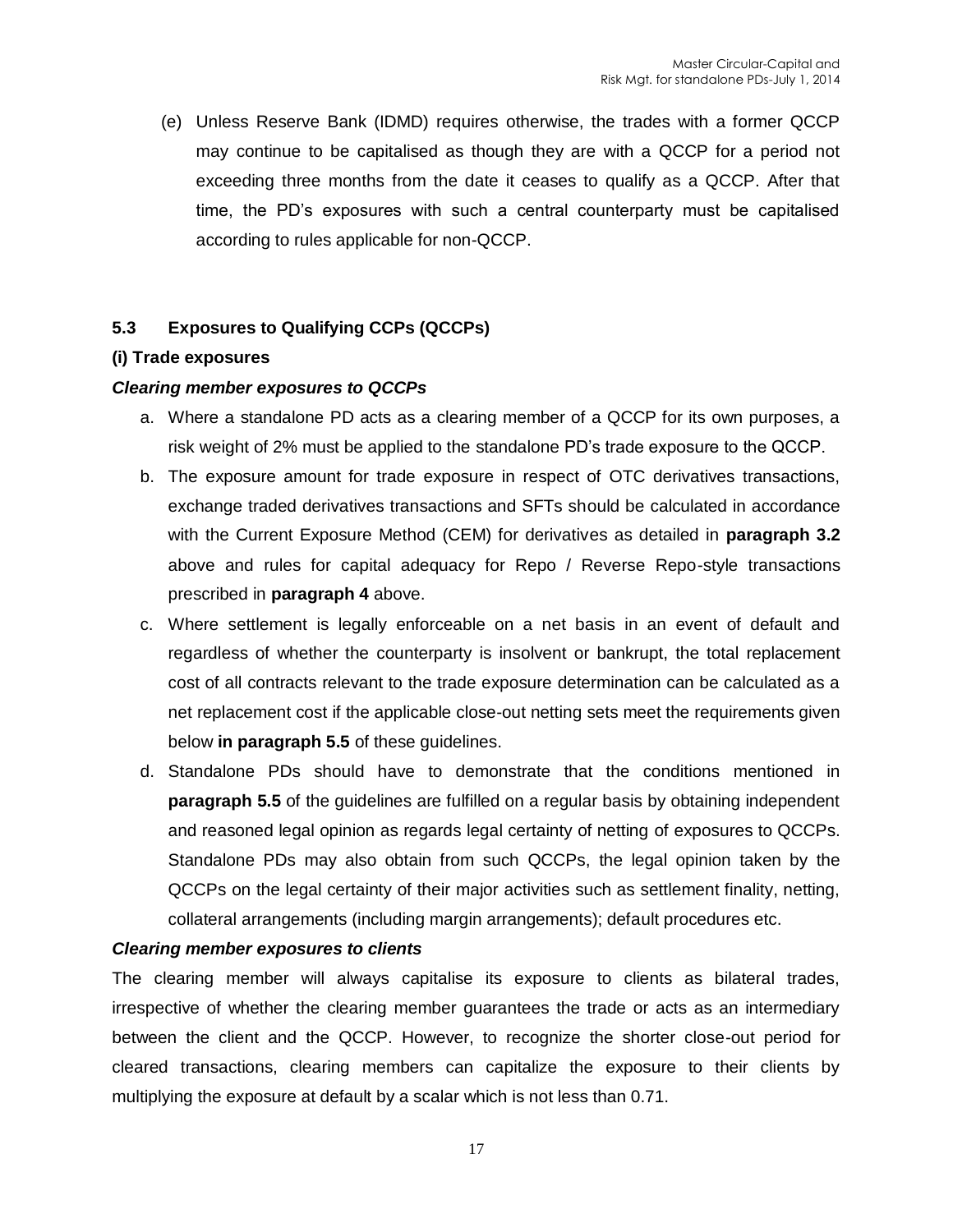#### *Client PD exposures to clearing member*

I. Where a PD is a client of the clearing member, and enters into a transaction with the clearing member acting as a financial intermediary (i.e. the clearing member completes an offsetting transaction with a QCCP), the client's exposures to the clearing member will receive the treatment applicable to the paragraph "clearing member exposure to QCCPs" of this section (mentioned above), if following conditions are met:

(a) The offsetting transactions are identified by the QCCP as client transactions and collateral to support them is held by the QCCP and / or the clearing member, as applicable, under arrangements that prevent any losses to the client due to:

- i. the default or insolvency of the clearing member;
- ii. the default or insolvency of the clearing member's other clients; and
- iii. the joint default or insolvency of the clearing member and any of its other clients.

The client PD must obtain an independent, written and reasoned legal opinion that concludes that, in the event of legal challenge, the relevant courts and administrative authorities would find that the client would bear no losses on account of the insolvency of an intermediary under the relevant law, including:

- the law(s) applicable to client PD, clearing member and QCCP;
- the law of the jurisdiction(s) of the foreign countries in which the client PD, clearing member or QCCP are located
- the law that governs the individual transactions and collateral; and
- the law that governs any contract or agreement necessary to meet this condition (a).

(b) Relevant laws, regulations, rules, contractual, or administrative arrangements provide that the offsetting transactions with the defaulted or insolvent clearing member are highly likely to continue to be indirectly transacted through the QCCP, or by the QCCP, should the clearing member default or become insolvent. In such circumstances, the client positions and collateral with the QCCP will be transferred at the market value unless the client requests to close out the position at the market value. In this context, it may be clarified that if relevant laws, regulations, rules, contractual or administrative agreements provide that trades are highly likely to be ported, this condition can be considered to be met. If there is a clear precedent for transactions being ported at a QCCP and intention of the participants is to continue this practice, then these factors should be considered while assessing if trades are highly likely to be ported. The fact that QCCP documentation does not prohibit client trades from being ported is not sufficient to conclude that they are highly likely to be ported. Other evidence such as the criteria mentioned in this paragraph is necessary to make this claim.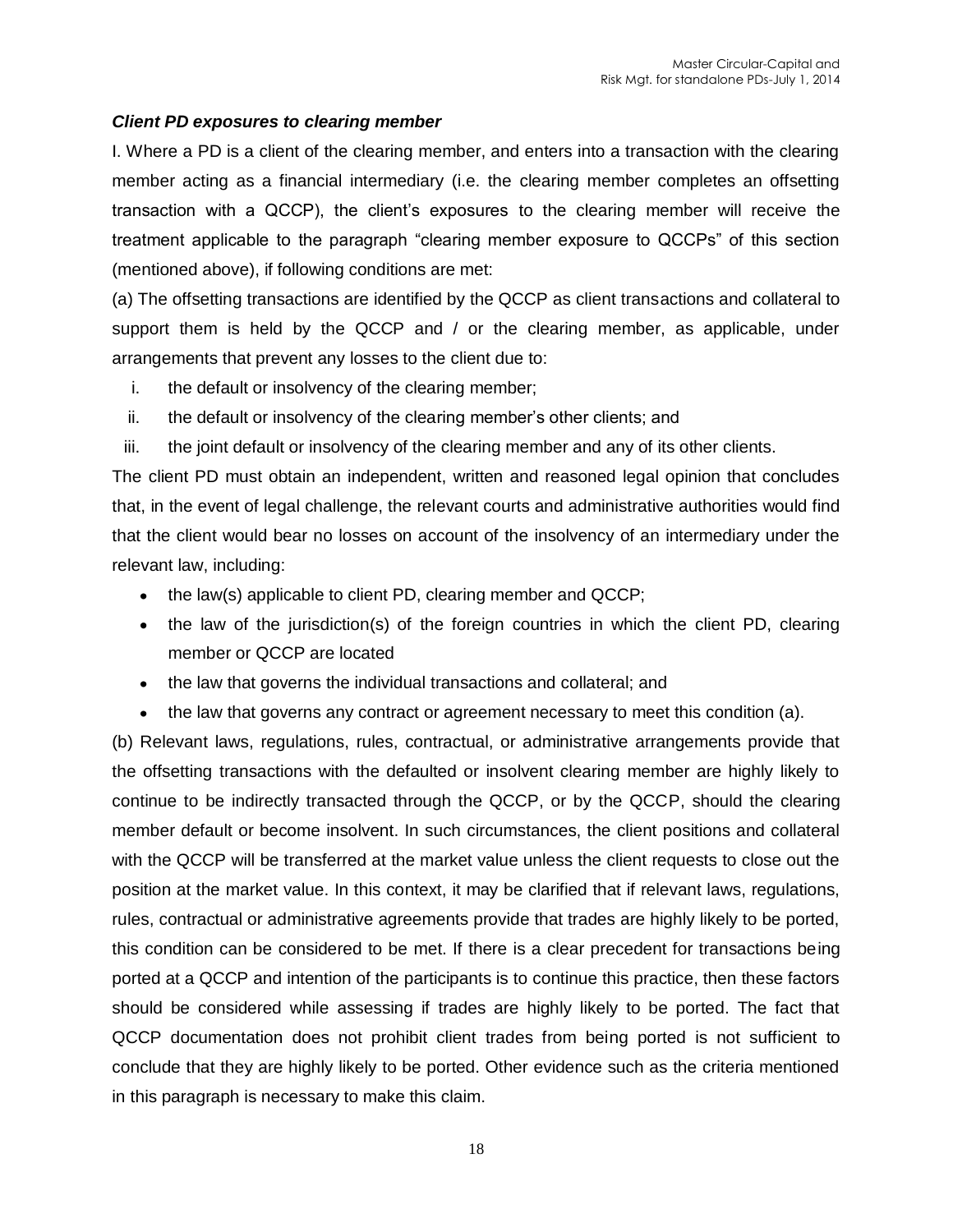II. Where a client is not protected from losses in the case that the clearing member and another client of the clearing member jointly default or become jointly insolvent, but all other conditions mentioned above are met and the concerned CCP is a QCCP, a risk weight of 4% will apply to the client's exposure to the clearing member.

III. Where the client PD does not meet the requirements in the above paragraphs, the PD should be required to capitalize its exposure to the clearing member as a bilateral trade.

IV. In case a standalone PD as a client enters into a transaction with the QCCP with a clearing member guaranteeing its performance, the capital requirements for client PD should be calculated as if client PD has entered into a bilateral contract with the clearing member.

#### *Treatment of posted collateral*

 $\overline{\phantom{a}}$ 

- (a) In all cases, any assets or collateral posted must, from the perspective of the PD posting such collateral, receive the risk weights that otherwise applies to such assets or collateral under the capital adequacy framework, regardless of the fact that such assets have been posted as collateral. Where assets or collateral of a clearing member or client are posted with a QCCP or a clearing member and are not held in a bankruptcy remote manner, the PD posting such assets or collateral must also recognise credit risk based upon the assets or collateral being exposed to risk of loss based on the creditworthiness of the entity<sup>5</sup> holding such assets or collateral.
- (b) Collateral posted by the clearing member (including cash, securities, other pledged assets, and excess initial or variation margin, also called over-collateralisation), that is held by a custodian<sup>6</sup>, and is bankruptcy remote from the QCCP, is not subject to a capital requirement for counterparty credit risk exposure to such bankruptcy remote custodian.
- (c) Collateral posted by a client, that is held by a custodian, and is bankruptcy remote from the QCCP, the clearing member and other clients, is not subject to a capital requirement for counterparty credit risk. If the collateral is held at the QCCP on a client's behalf and is not held on a bankruptcy remote basis, a 2% risk weight will be applied to the collateral if the conditions established in paragraph on "client PD exposures to clearing members" of this section are met (mentioned above). A risk weight of 4% will be made applicable if a

<sup>&</sup>lt;sup>5</sup> Where the entity holding such assets or collateral is the QCCP, a risk-weight of 2% applies to collateral included in the definition of trade exposures. The relevant risk-weight of the QCCP will apply to assets or collateral posted for other purposes.

<sup>&</sup>lt;sup>6</sup> In this paragraph, the word "custodian" may include a trustee, agent, pledgee, secured creditor or any other person that holds property in a way that does not give such person a beneficial interest in such property and will not result in such property being subject to legally-enforceable claims by such persons, creditors, or to a court-ordered stay of the return of such property, should such person become insolvent or bankrupt.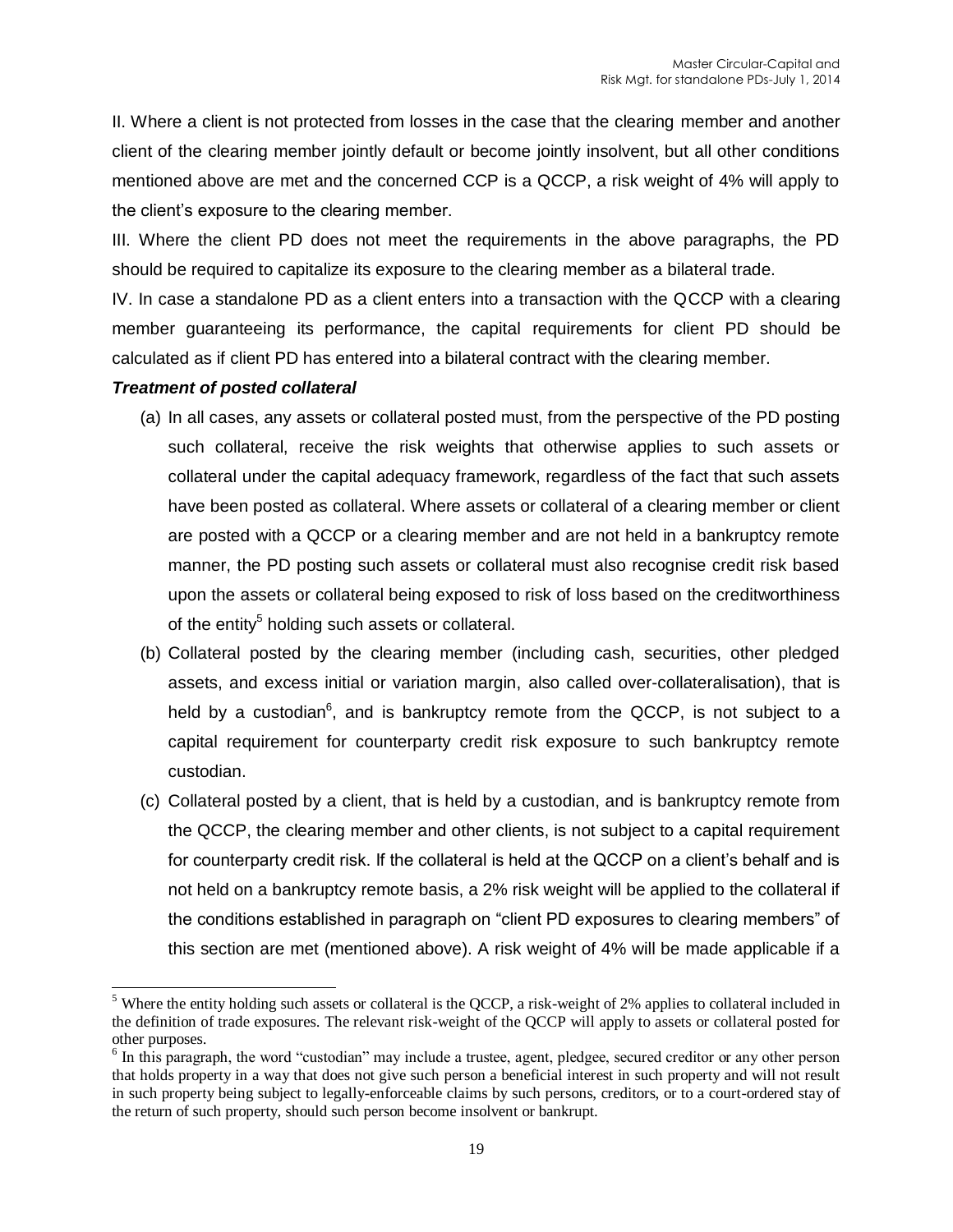client is not protected from losses in the case that the clearing member and another client of the clearing member jointly default or become jointly insolvent, but all other conditions mentioned in paragraph on "client PD exposures to clearing members" of this section are met.

(d) If a clearing member collects collateral from a client for client cleared trades and this collateral is passed on to the QCCP, the clearing member may recognize this collateral for both the QCCP - clearing member leg and the clearing member - client leg of the client cleared trade. Therefore, initial margins (IMs) as posted by clients to clearing members mitigate the exposure the clearing member has against these clients.

#### **(ii) Default Fund Exposures to QCCPs**

- (a) Where a default fund is shared between products or types of business with settlement risk only (e.g. equities and bonds) and products or types of business which give rise to counterparty credit risk i.e., OTC derivatives, exchange traded derivatives or SFTs, all of the default fund contributions will receive the risk weight determined according to the formulae and methodology set forth below, without apportioning to different classes or types of business or products.
- (b) However, where the default fund contributions from clearing members are segregated by product types and only accessible for specific product types, the capital requirements for those default fund exposures determined according to the formulae and methodology set forth below must be calculated for each specific product giving rise to counterparty credit risk. In case the QCCP's prefunded own resources are shared among product types, the QCCP will have to allocate those funds to each of the calculations, in proportion to the respective product specific exposure i.e. exposure at default.
- (c) Clearing member PDs are required to capitalise their exposures arising from default fund contributions to a qualifying CCP by applying the following formula:

Clearing member PDs may apply a risk-weight of 1111% to their default fund exposures to the qualifying CCP, subject to an overall cap on the risk-weighted assets from all its exposures to the QCCP (i.e. including trade exposures) equal to 20% of the trade exposures to the QCCP. More specifically, the Risk Weighted Assets (RWA) for both PD *i*s trade and default fund exposures to each QCCP are equal to<sup>7</sup>:

*Min {(2% \* TEi + 1111% \* DFi); (20% \* TEi)}* Where;

-TEi is PD *i*'s trade exposure to the QCCP; and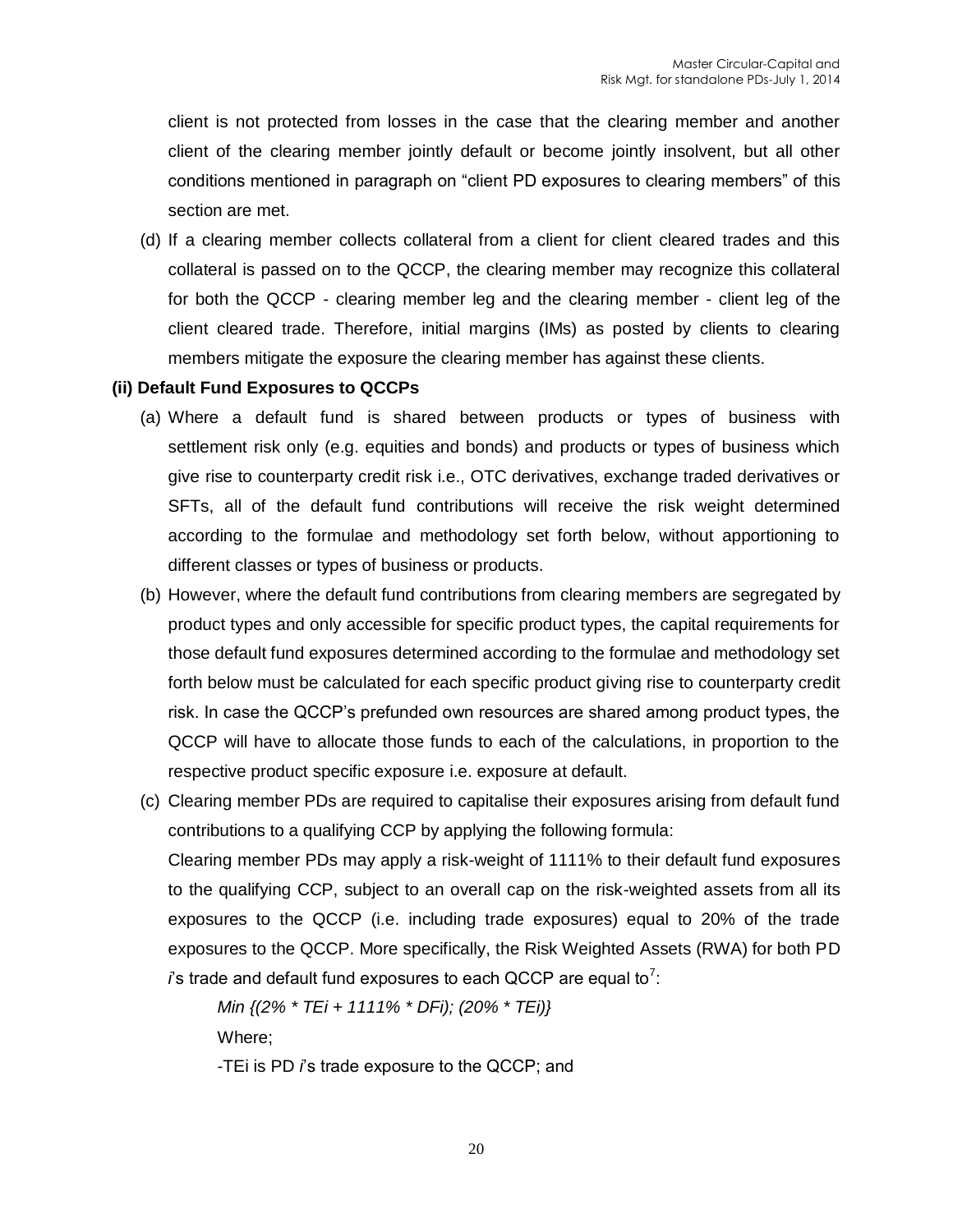-DFi is PD *i*'s pre-funded contribution to the QCCP's default fund.

# **5.4 Exposures to Non-qualifying CCPs**

(a) PDs must apply the Standardised Approach for credit risk according to the category of the counterparty, to their trade exposure to a non-qualifying  $\mathsf{CCP}^{\underline{\mathbf{8}}}$  $\mathsf{CCP}^{\underline{\mathbf{8}}}$  $\mathsf{CCP}^{\underline{\mathbf{8}}}$ .

(b) PDs must apply a risk weight of 1111% to their default fund contributions to a non-qualifying CCP.

(c) For the purposes of this paragraph, the default fund contributions of such PDs will include both the funded and the unfunded contributions which are liable to be paid should the CCP so require. Where there is a liability for unfunded contributions (i.e. unlimited binding commitments) the Reserve Bank will determine the amount of unfunded commitments to which an 1111% risk weight should apply.

# **5.5 Requirements for Recognition of Net Replacement Cost in Close-out Netting Sets**

# **A. For repo-style transactions**

The effects of bilateral netting agreements covering repo-style transactions will be recognised on a counterparty-by-counterparty basis if the agreements are legally enforceable in each relevant jurisdiction upon the occurrence of an event of default and regardless of whether the counterparty is insolvent or bankrupt. In addition, netting agreements must:

(a) provide the non-defaulting party the right to terminate and close-out in a timely manner all transactions under the agreement upon an event of default, including in the event of insolvency or bankruptcy of the counterparty;

(b) provide for the netting of gains and losses on transactions (including the value of any collateral) terminated and closed out under it so that a single net amount is owed by one party to the other;

(c) allow for the prompt liquidation or setoff of collateral upon the event of default; and

(d) be, together with the rights arising from the provisions required in (a) to (c) above, legally enforceable in each relevant jurisdiction upon the occurrence of an event of default and regardless of the counterparty's insolvency or bankruptcy.

# **B. For Derivatives transactions**

 $\overline{a}$ 

(a) PDs may net transactions subject to novation under which any obligation between a PD and its counterparty to deliver a given currency on a given value date is automatically amalgamated

 $<sup>7</sup>$  The 2% risk weight on trade exposures does not apply additionally, as it is included in the equation.</sup>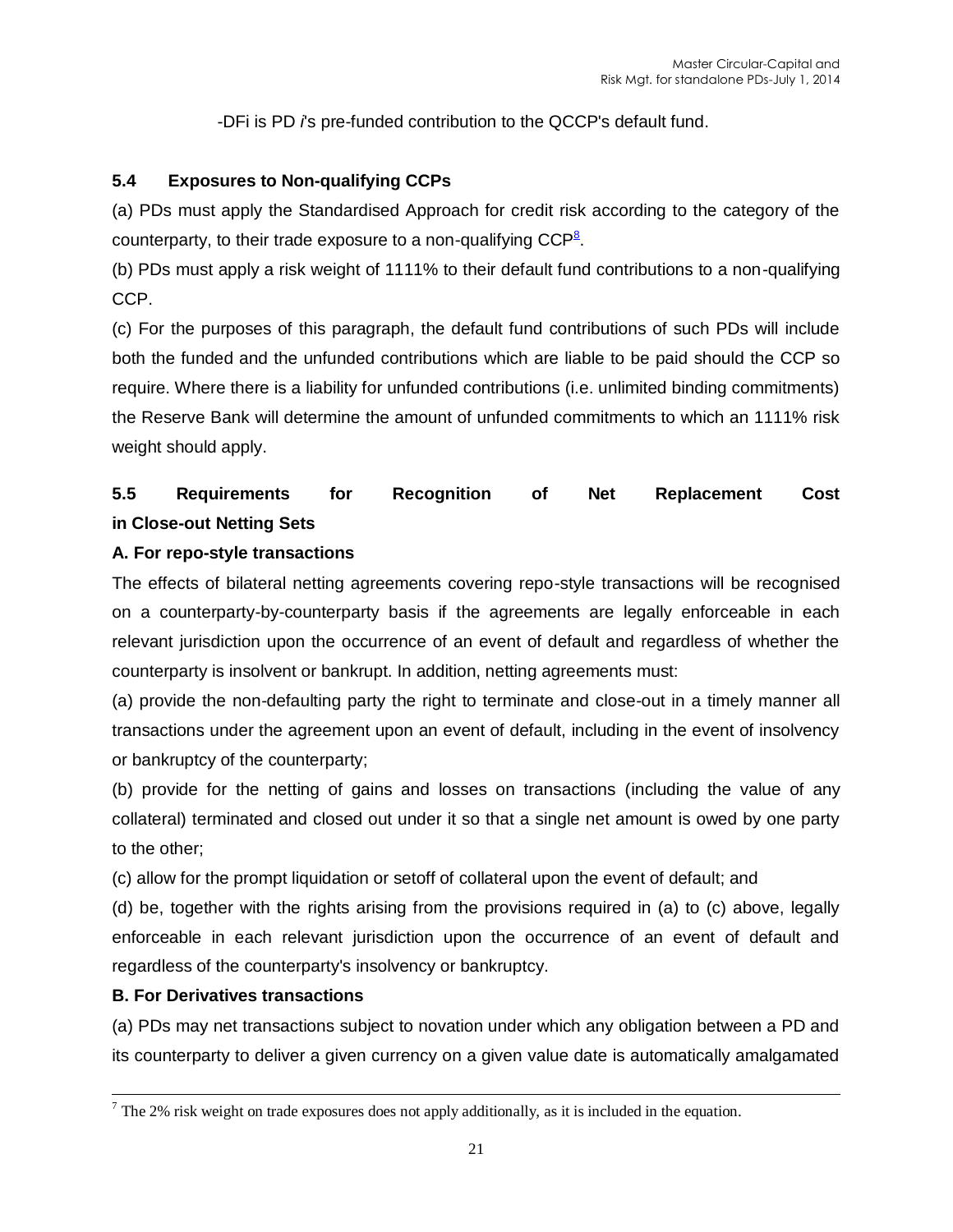with all other obligations for the same currency and value date, legally substituting one single amount for the previous gross obligations.

(b) PDs may also net transactions subject to any legally valid form of bilateral netting not covered in (a), including other forms of novation.

(c) In both cases (a) and (b), a PD will need to satisfy that it has:

(i) A netting contract or agreement with the counterparty which creates a single legal obligation, covering all included transactions, such that the PD would have either a claim to receive or obligation to pay only the net sum of the positive and negative mark-to-market values of included individual transactions in the event a counterparty fails to perform due to any of the following: default, bankruptcy, liquidation or similar circumstances;

(ii) Written and reasoned legal opinions that, in the event of a legal challenge, the relevant courts and administrative authorities would find the PD's exposure to be such a net amount under:

- The law of the jurisdiction in which the counterparty is chartered and, if the foreign branch of a counterparty is involved, then also under the law of the jurisdiction in which the branch is located;
- The law that governs the individual transactions; and
- The law that governs any contract or agreement necessary to effect the netting.

(iii) Procedures in place to ensure that the legal characteristics of netting arrangements are kept under review in the light of possible changes in relevant law.

(d) Contracts containing walkaway clauses will not be eligible for netting for the purpose of calculating capital requirements under these guidelines. A walkaway clause is a provision which permits a non-defaulting counterparty to make only limited payments or no payment at all, to the estate of a defaulter, even if the defaulter is a net creditor.

# **6. Foreign Exchange (FE) Contracts (***if permitted***)**

Like the interest rate contracts, the outstanding contracts should be first multiplied by a conversion factor as shown below:

| Aggregate outstanding FE contracts of original maturity | <b>Conversion Factor</b> |
|---------------------------------------------------------|--------------------------|
| Less than one year                                      | 2%                       |
| For each additional year or part thereof                | 3%                       |

This will then have to be again multiplied by the weights attributable to the relevant counterparty as specified above. Foreign exchange contracts with an original maturity of 14 calendar